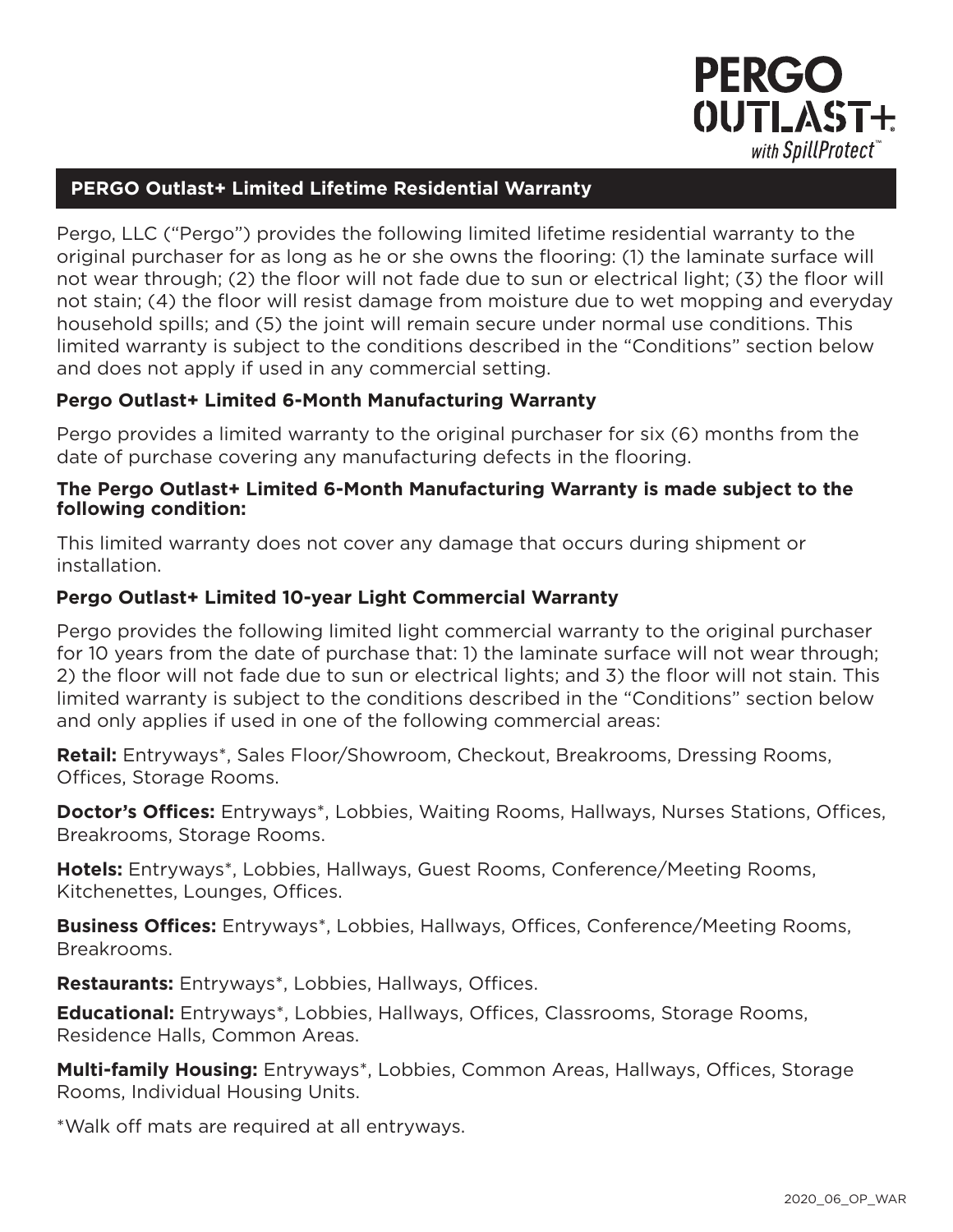# **PERGO Outlast+ Limited Lifetime Residential Warranty**

All areas must be assessed prior to installation of flooring to determine if other surface measures need to be taken or conditions addressed, including, but not limited to requirements for static control, state health and building codes, slip resistance, high impact traffic and moisture/water exposure. Other than the specific warranty identified above, Pergo provides no additional warranties and Pergo does not warrant that any of the uses identified above are in compliance with any applicable building, health, inspection, and/or other municipal regulation or codes. Pergo is not responsible for usage that is not in compliance with any regulation or code. Proper assessment of location and usage must be applied. Contact your Pergo representative for questions on performance in specific locations.

### **The Pergo Outlast+ Limited Lifetime Residential Warranty and Limited 10-Year Light Commercial Warranty are made subject to the following conditions:**

- 1. The floor must be installed properly in accordance with Pergo installation instructions. The instructions should be obtained through a retailer or at 1-800-33-PERGO (1-800- 337-3746) or www.pergo.com. Proper installation includes, but is not limited to, the following:
	- A moisture test must be performed to determine if excessive moisture exists in the subfloor.
	- When using a calcium chloride moisture test for concrete subfloors (ASTM F1869), values must be ≤ 5 lbs/1000ft<sup>2</sup>/24-hr or <80% RH with an in-situ probe (ASTM F2170).
	- A polyethylene film vapor barrier is not required over wood subfloors. Moisture readings of wood subfloors must be ≤12% throughout the entire installation.
	- For planks without attached underlayment, install over a single layer of underlayment appropriate for laminate floors.
	- For planks with attached underlayment, it is acceptable to install Pergo FloorMate™ underlayment prior to flooring installation if desired. Make sure to follow the Pergo FloorMate™ installation instructions, taking special care to seal all foam edges with sealing tape and repair all rips and perforations in the underlayment vapor barrier prior to flooring installation. A separate vapor barrier should not be used in conjunction with Pergo FloorMate™.
	- The entire perimeter of the installation must be sealed with 100% silicone sealant. All expansion spaces must be filled with 3/8" compressible PE foam backer rod and covered with 100% silicone sealant. Apply 100% silicone sealant to all moldings at the point of contact with the flooring surface. Apply silicone sealant at all connections to doorframes or any other fixed objects.
	- When installing Pergo in special situation areas such as: terrazzo, pier and beam, radiant heating and to also learn how to properly acclimate your floor, please contact our consumer help line at 1-800-33-PERGO (1-800-337-3746) or log on to www.pergo.com to obtain important additional information.
	- Failure to fully engage the locking system around all sides of each plank during installation could result in gaps that will void this limited warranty.
- 2. The flooring must be used only indoors in a dry, climate-controlled area.
- 3. The flooring must be maintained in accordance with Pergo care and maintenance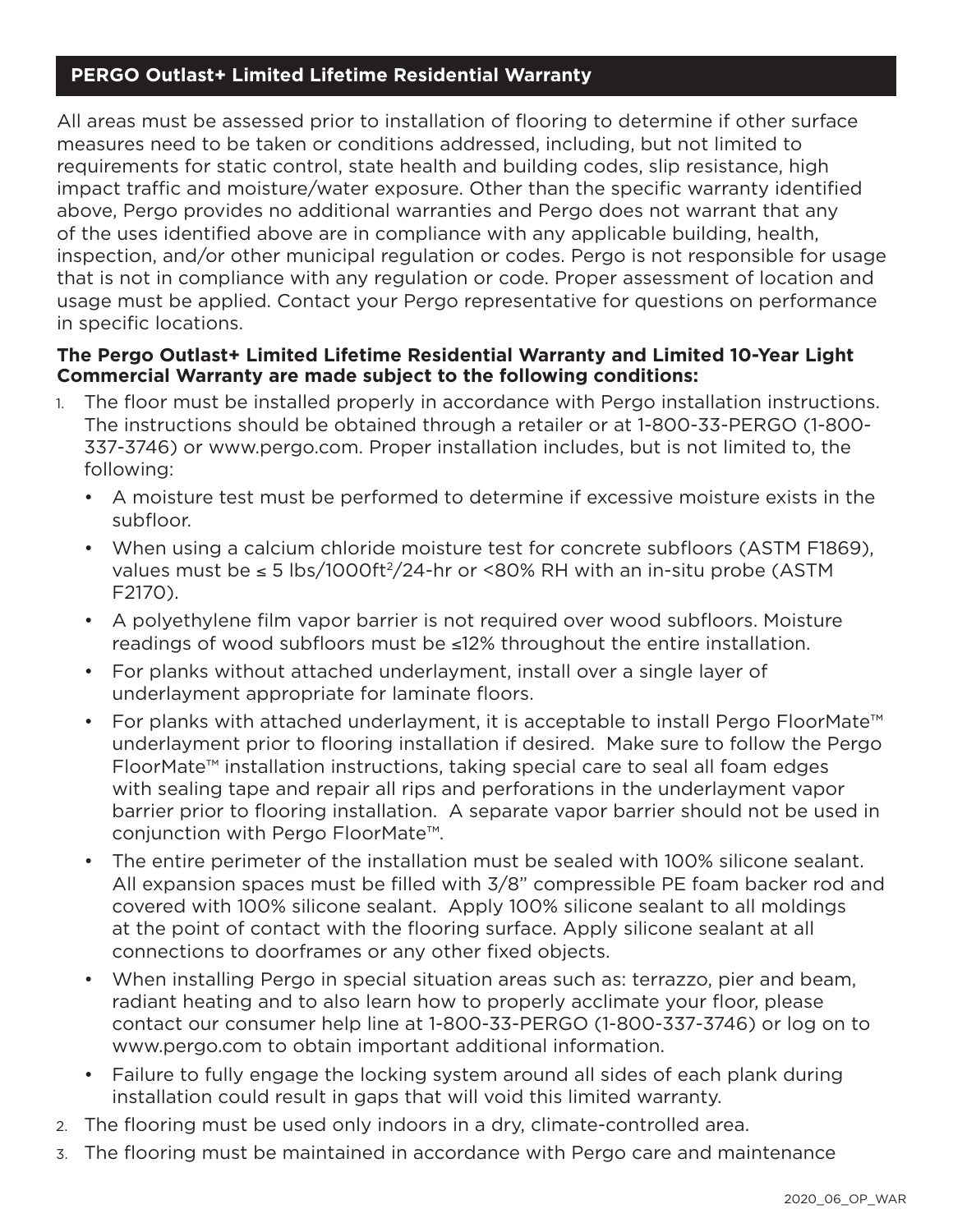instructions. Damage resulting from excessively wet maintenance or from using detergents, abrasive cleaners, soaps, waxes or polishes is not covered by this limited warranty.

- 4. Damage must not have occurred as a result of improper or inadequate maintenance or accidents, such as damage caused by scratching, impact or cutting. Damage resulting from the use of rotating beater bars, floor scrubbers, steamers, jet mops, buffers or similar products is not covered by this limited warranty.
- 5. Surface wear must be readily visible (i.e. approximately 1 square inch). Gloss or sheen change and variations from later product additions or non-warranty repairs are not covered by these limited warranties.
- 6. These limited warranties do not apply to moisture damage caused by events beyond everyday household spills, including but not limited to, flooding, standing water, leaking pipes, mechanical failures or appliance leaks.
- 7. These limited warranties do not apply to damage caused by water or moisture in the subfloor or underneath the flooring, including but not limited to damage from subfloor hydrostatic pressure (water or moisture under the floor that is transmitted to the surface through exerted pressure) or other conditions that result in water or moisture being below the floor.
- 8. These limited warranties do not apply to flooring installed on a concrete subfloor unless a non-recycled (100% virgin resin) 6-mil polyethylene film vapor barrier with a density of 0.92 lbs/cubic foot and a thickness tolerance of  $+/$ -10% is installed over the concrete subfloor that emits a water vapor no greater than 5 lbs/1000ft2/24-hr. Pergo FloorMate™ is an acceptable vapor barrier when installed in accordance with the provided instructions.
- 9. These limited warranties do not apply to moldings.
- 10. Installation of flooring that contains any manufacturing defect is not covered by these limited warranties.

# **How to Make Claims:**

Any claim under any of the limited warranties above must be made by contacting your retailer within 30 days after the basis for the claim is detected. In addition, any claim under any of the limited warranties above must be made before the end of the applicable limited warranty period. Proof of purchase, including the date of purchase, must be presented to make a claim.

# **Pergo's Responsibility:**

If Pergo accepts a claim under any of the limited warranties above, Pergo will repair or replace, at its option, the affected Pergo flooring material only. If Pergo in its sole discretion determines that such repair or replacement is not reasonably achievable, Pergo may choose to refund the purchase price of the affected Pergo flooring material. If the design for which a claim is made is no longer available, Pergo will replace the affected floor materials with another Pergo design of equal or greater value at Pergo's discretion. If the product was professionally installed, Pergo will cover reasonable labor costs. Pergo can never be held liable and is not responsible for any secondary damage. Upon approval of the warranty claim, Pergo will provide you with instructions on the manner in which